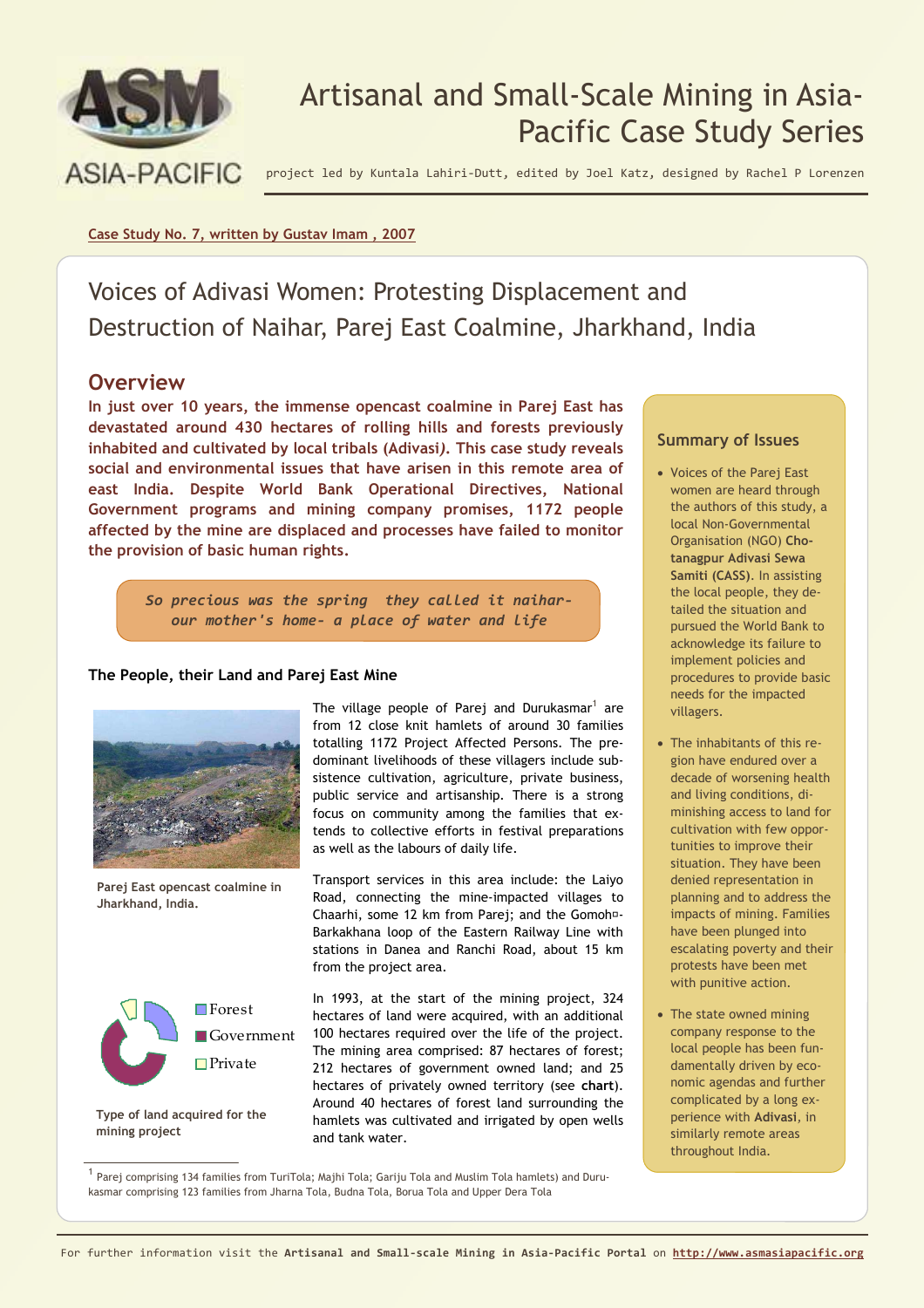# **Parej Land Acquisition**

The Parej East opencast coalmine, located in Hazaribagh district of Jharkhand, is a Rs.862.50 million (US\$19.3 million), World Bank funded project operated by the state-owned Central Coalfields Limited (CCL) and it's subsidiaries. The mine target production of 1.75 Metric ton of washery Grade IV coal per annum supplies India's non‑steel metallurgical industries.

The World Bank Environmental and Social Mitigation Project provided development assistance to compensate for the loss of agricultural land, water, and forests. Aid was made available for pond renovation, adult education classes, programs on motivation and alcohol addiction as well as development related services.

Access to clean water still remains a key problem in the region despite the bank's development assistance and programs initiated by the Hazaribagh District Administration to provide safe drinking water in villages<sup>2</sup>.

 $^{\text{2}}$  As part of the Rajiv Gandhi National Drinking Water Programme

To avoid rehabilitation costs, the company left 18 houses intact in Agraria Tola and mined around the village. This action has destroyed their fields and water table, leaving shallow, stagnant water in the well. Agraria Tola is now perched on a peninsular between encroaching coalmines within 100 m of **Adivasi** homes.



**Women at the company well surrounded by heavy equipment and encroaching destruction**

*"…are these programs for us or for the bank and company?"*

*"How can dependence on a mechanical tanker that brings water by an unknown driver, poured into cement troughs and tasting of kerosene be a substitute for a living spring?"* 

#### **Agraria Tola Water and Land Issues**

In 2000, the Tata Iron and Steel Company (TISCO) operating for the West Bokaro colliery, adjacent to Parej East mine, bulldozed a natural spring that provided water to over 100 families from six neighbouring hamlets.

As well as supplying clean water, the spring was an important place for women to socialise and connect with other life forms sharing dependence on the spring; such as the snakes who they protected and treated as their own.

The villagers made a proposal to the company for a mine exclusion area to save the spring and its catchment. The company denied the proposal and dug a well to replace the spring. Additional water was transported to the well in a converted oil tanker.

During the height of mining around the natural spring, the women protested numerous times, seeking dialogue to avoid the devastation. Their protestations were only heeded when they caused the mine to stop work by obstructing the bulldozers. The mining company was not prepared to communicate with villagers about their concerns and called in security guards to take action against the women for hampering coal production.

Source: CCL letter PO/DROCD/02/1993, dated 20.6.02

*"…if holding up coal production is a criminal act, why is the destruction of our village water supply not a criminal act?"*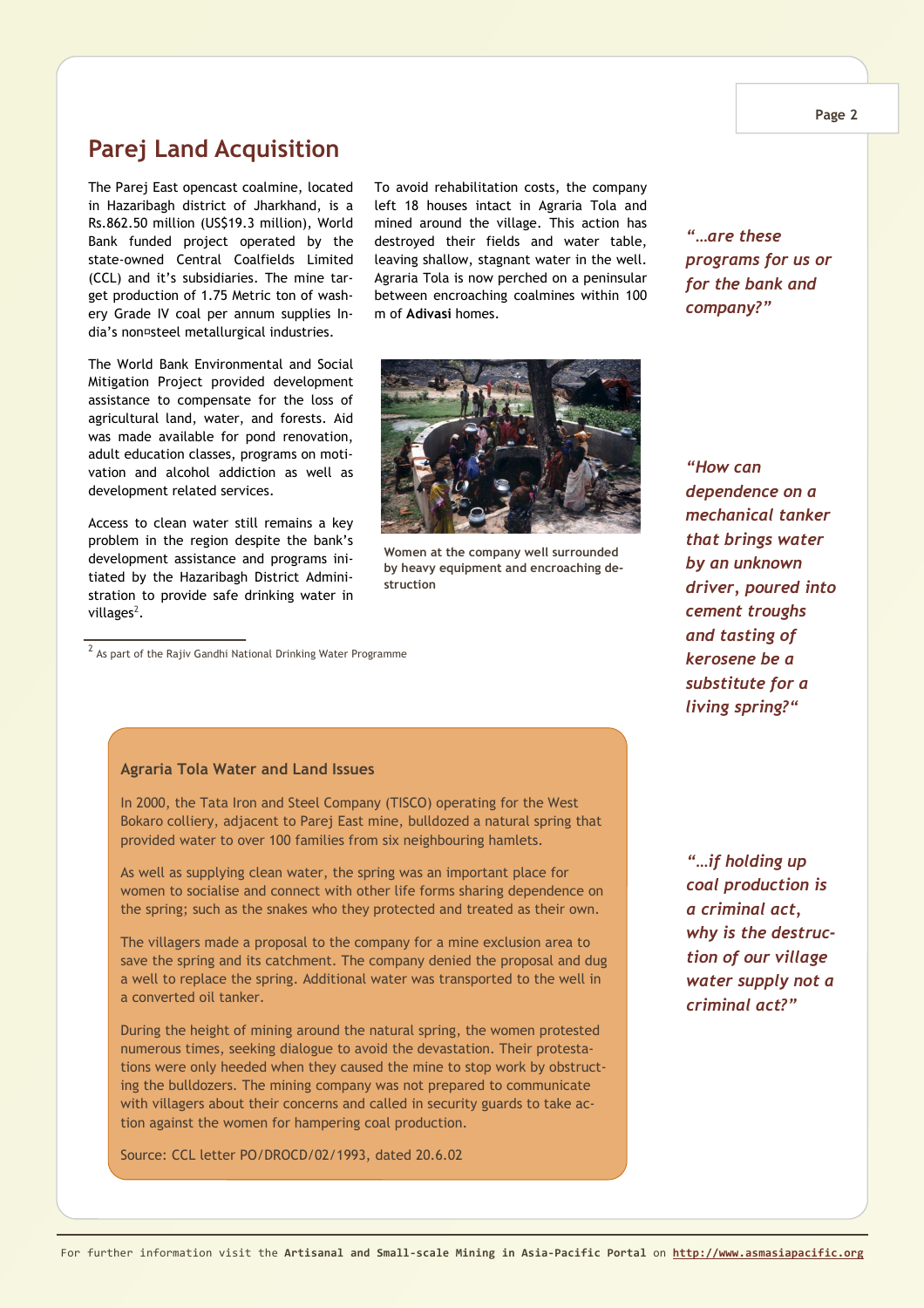

**Map of India indicating the location of the 28th state of Jharkand.** 



# **Coal Mining in India**

Mineral resources are of significant importance to industrial progress and economic development in modern day India. While opencast coal mining is cost effective, especially with access to a workforce prepared to accept low wages, it has an expensive and deleterious impact on the land and people.

Even though this report deals with the Parej East mine, similar experiences are widely reported from remote mining areas in India. Inadequate consultation in project planning, implementation and rehabilitation in coal mining is common throughout India and impacted communities, often already impoverished, face increasing poverty and deteriorating well being.

**Page 3** 

**Map of Jharkhand - Hazaribagh district is located in the state's central north**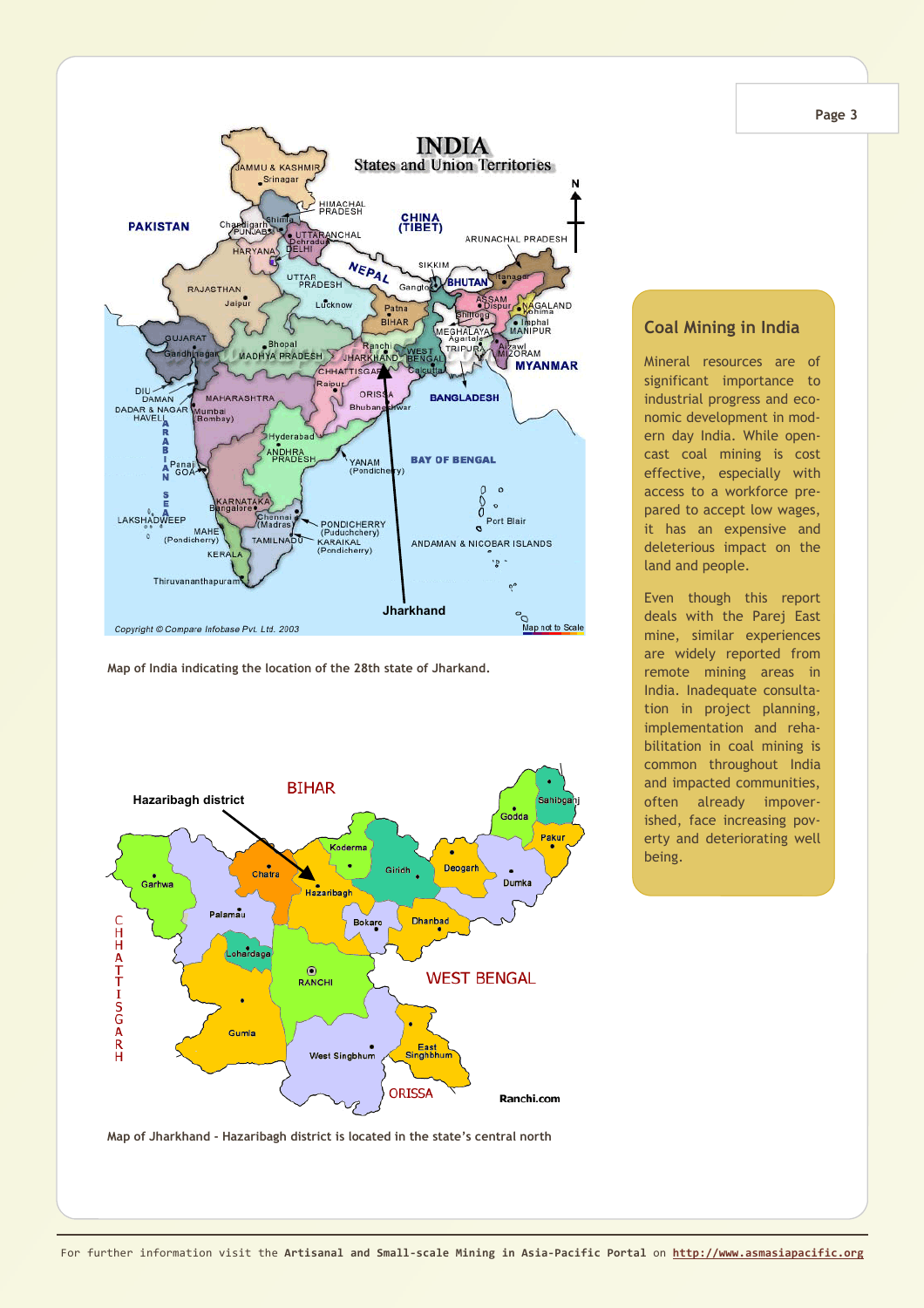#### **Page 4**

# **Problems Faced by the Adivasis**

#### **Land Rights and Acquisition**

Land is fundamental to indigenous livelihoods and hence the acquisition of their land by the state for the purposes of mining has been a devastating experience for them. Not only did they loose their land and livelihood but they have had to adjust to living in a derelict landscape with numerous coal fires and their caustic emissions. There have been instances of land, not officially acquired under the acquisition scheme, used for dumping the overburden. This dumping has caused destruction of underground and surface water supplies and increased dust levels.

In general, **Adivasi** land titleholders in the Parej East mine affected area were compensated for their land, however many of those affected were residents without title and they were ineligible for compensation. An agreement between the company and villagers provided around 60 hectares for cultivation for an additional ten years after which time the company would acquire the land.

# **Resettlement and Rehabilitation**

The Central Mine Planning and Design Institute at Ranchi prepared the Resettlement and Rehabilitation Action Plan (RAP) in August 1994 and determined that only 133 of the total 286 **Adivasi** were entitled to rehabilitation assistance.

Employment opportunities for mineimpacted people were found to be statement of options rather than intention; with 15 persons employed by the coal mining company and 118 entitled to selfemployment assistance. Even after ten years of the mine operating the company had not put in place any structure or process to address stakeholder grievances.

Rehabilitation progress statements issued by the company did not tally with the pace of house construction at resettlement sites, hampered by long periods of inaction. Also, inconsistencies have been found in Project Affected Persons' records of agreement with the company and in some cases resettlement details are incorrect.

#### **Transparency and Planning**

Underlying the plight of the affected people is an inherent mistrust regarding genuineness of authorities to carry out effective social and environmental rehabilitation. Documents often fail to take note of the complexity that exists for the buffer zone villages straddling the impacts from different mining operations. Villages have been relocated in contravention of the plans and some villages are not included in the survey reports, giving the impression that they are not affected.

The World Bank's, Indigenous Peoples Development Project (IPDP) is viewed as obsolete because in most areas there has not been any rehabilitation. In addition there are inconsistencies regarding the baseline data of project components and reality on the ground.

The mining company conducted a socioeconomic survey as per World Bank guidelines. The information gathered from mineimpacted villagers was used in the formulation of the company's rehabilitation action plan but it has yet to show positive impact on **Adivasi** socio-economic circumstances.

#### **Environmental Issues**

Environmental rehabilitation is commonly regarded as inadequate with widespread dumping of overburden that has covered the fertile topsoil and now land is only suited to tree cultivation. There is generally poor enforcement of air and water quality regulations and safeguards.

In five years, stream water in the region has become undrinkable and the ground water has subsided. Overall, land based activities have reduced significantly with the destruction of forests by resettlement schemes and environmental degradation caused by mining activity.

### **Social Issues**

A key area of neglect has been the failure of the company and the state to recognize the intrinsic human rights of displaced people with appropriate or formal representation in the decision-making processes. In the absence of stakeholder input, inappropriate planning and poor understanding of the situa-

*"...programs have fallen well short of promises"* 



**Children in the opencast coal mine in Parej** 



**Villagers removing soil and stone covering the coal seam at Parej**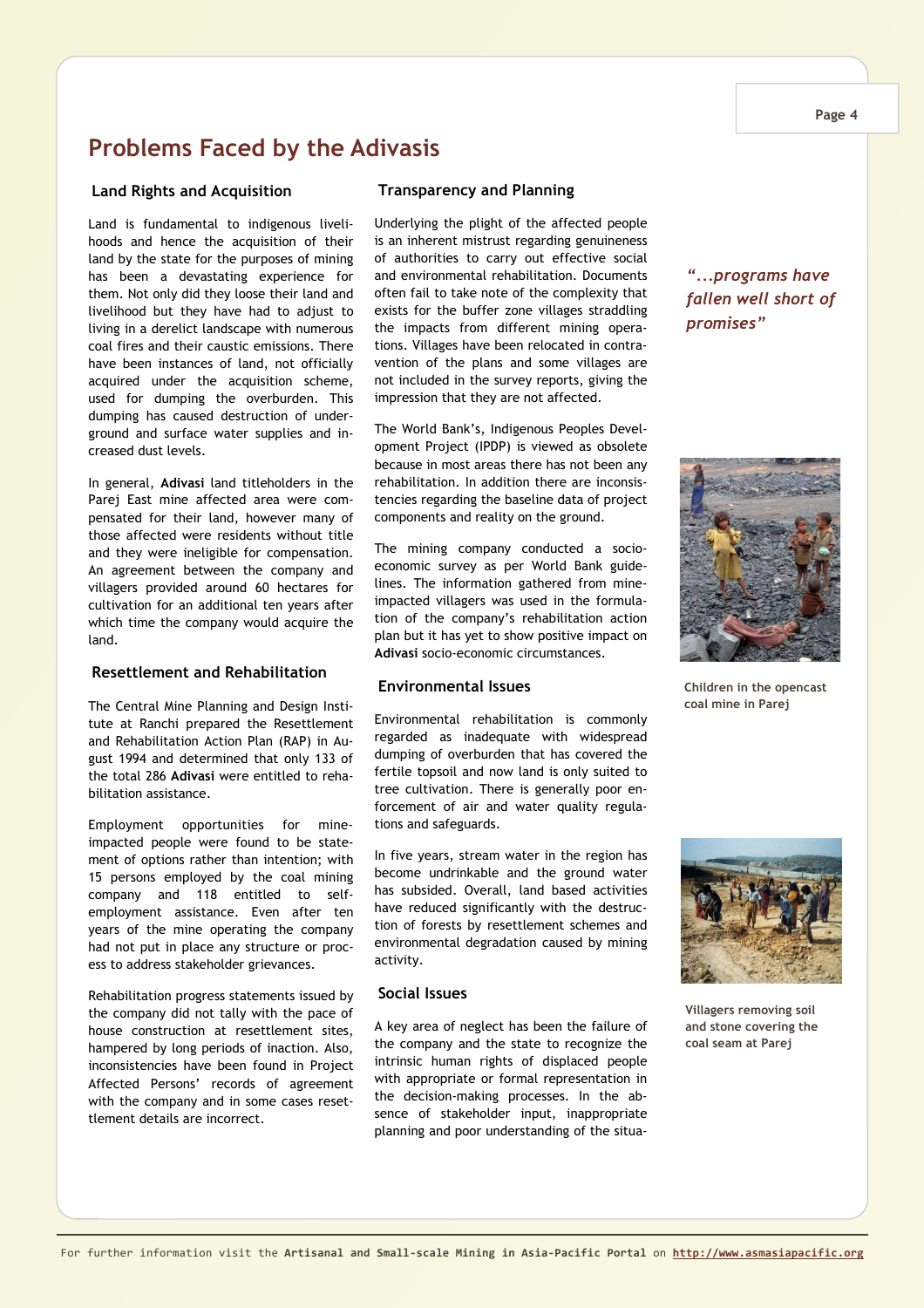### **Continued from page 4 - Problems Faced by the Adivasis**

tion on the ground has caused the failure of income generating schemes that has led to increasing levels of poverty for **Adivasi** in the region.

#### **Intervention of CASS and Parej villagers**

In 1982 CASS started working in the Charhi area among the Santhal tribals providing medical services before the impact of coal mining became apparent.

In 1990 they became a registered entity and joined forces with the Jharkhand Janadhikar Manch; a forum of Peoples' Movements and NGOs connected with tribal affairs. As a group they facilitate negotiations, provided reports and logistic services especially for displaced people and projects that impact on tribal life and welfare.



**Loading coal at Parej**

*"How can coal be an instrument in transforming livelihoods of local people?"* 

# **Chotanagpur Adivasi Sewa Samiti Aims (CASS)**

- Help **Adivasis** improve, or at least regain their former standard of living and earning capacity, and integrate them with regional development programs
- Address flaws in mining company's implementation of WB policy
- Research and implement viable income generating schemes for the **Adivasi**

# **Summary of Issues that Highlight the Plight of Displaced Tribals, 1995 Survey by CASS**

- Adivasis have been involuntarily displaced and have lost their potential for economic development
- Displaced people have not being rehabilitated with land or employment
- Proposed income generating schemes lack feasibility and implementation unlikely
- Implementation is undermined by flaws in rehabilitation planning
- IPDP programs are considered ineffectual without impacting adivasi conditions
- Despite the facts, the displacement program continues

In this context, tribals are being violated by those responsible for their well being. Their rights to representation are denied and provision for consent ignored and they are now deprived econom-ic participation. Their natural resources have been usurped and the wealth transferred to the national economy where they have no voice and are now left to suffer ongoing socio-economic marginalisation.

**Page 5**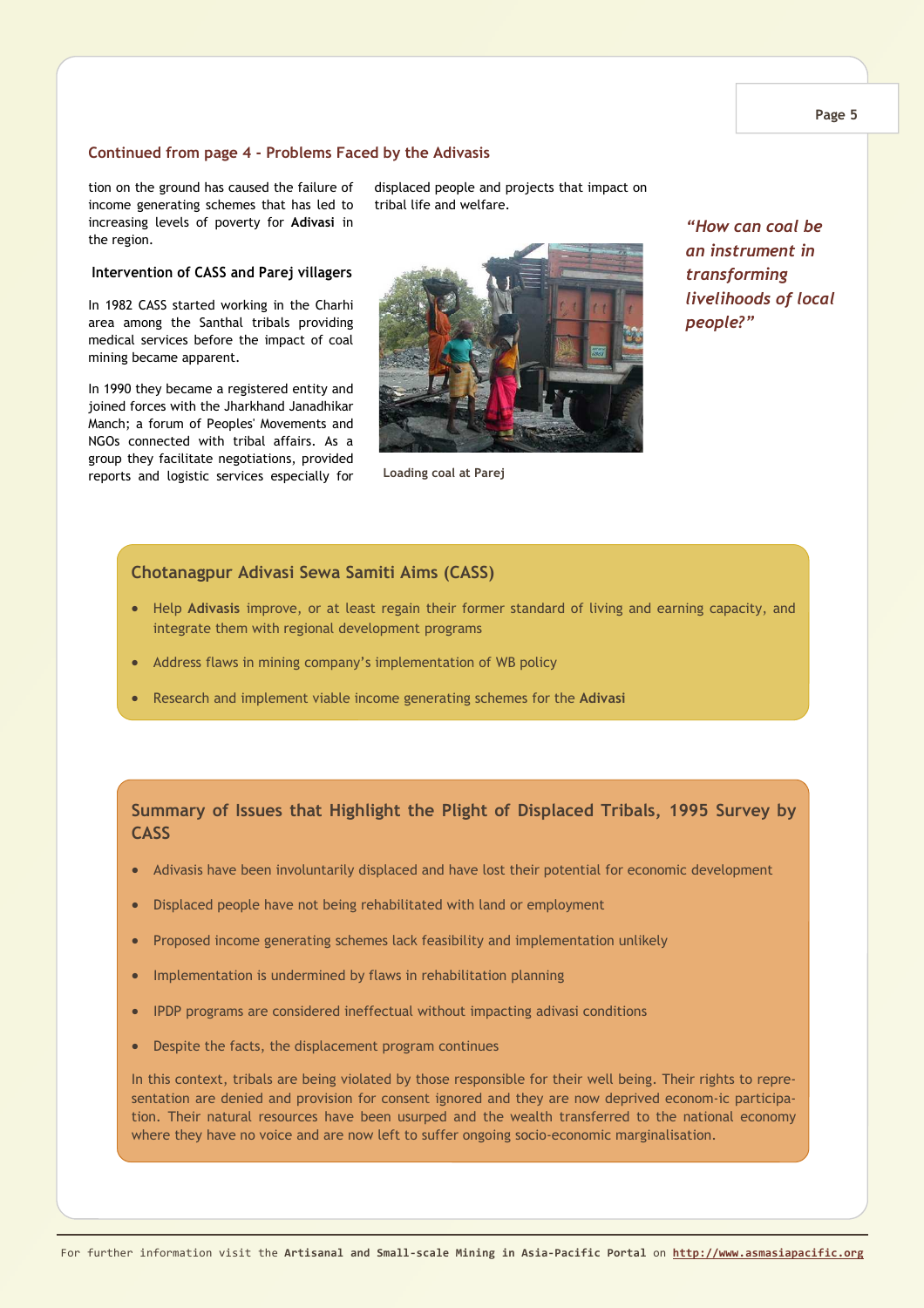# **CASS Recommendations Submitted to CCL and the World Bank in 1996**

- Action Multiple Impact Assessment of Parej East and its adjacent mines
- Clarify details of mine affected villages with special attention for hamlets marginal-ised by mining
- Follow WB rehabilitation policy and address inaccuracies in records
- Review IPDP and facilitate cooperation between programs related to implementing **Adivasi** resettlement and rehabilitation
- Address the need for meaningful income generating schemes
- Provide rehabilitation office at district level to facilitate link between government, **Adivasi** and the company
- Create positions for tribals representation in the IPDP
- Amend acquisition and development clauses in the Coal Bearing Areas Act 1957 to facilitate **Adivasi** participation
- Make changes to Coal India's Rehabili-tation and Resettlement Policy to reinstate land¤for¤land and employment as a baseline in **Adivasi** rehabilitation
- Devise appropriate databases for gathering baseline information
- Focus on improvements in information sharing and project participation
- Perform consultation process with tribal leaders regarding sites of cultural significance

# **Evaluation**

In 1996, CCL subsidiary, Coal India Limited (CIL) entered into the largest WB loan package worth nearly US\$600 million. The WB support was both for CILs coal mine expansion and to improve environmental performance.

Local NGOs used this changed climate to mobilise on behalf of the Parej East people, particularly with regard to CIL handling of adivasi resettlement and rehabilitation and its failure to comply with WB guidelines.

NGO actions resulted in the bank commissioning an in-house inspection panel to investigate the bank's role in the supervision of Parej East project. In June 2001, a formal complaint was made to the World Bank inspection panel $^3$  by CASS regarding Parej East.



**Agricola Tola women being interviewed by the bank's inspection panel members** 

*Despite the panel's investigation having clear conflict of interest, they found many flaws in planning and implementation for Adivasi impacted by the opencast coal mining project.* 

3 The **Inspection Panel** is a quasi-independent body created by the WB as a mechanism for holding the bank accountable for violation of its policies and procedures. The three-member Panel investigates claims brought by claimants for inspection.

#### **Page 6**